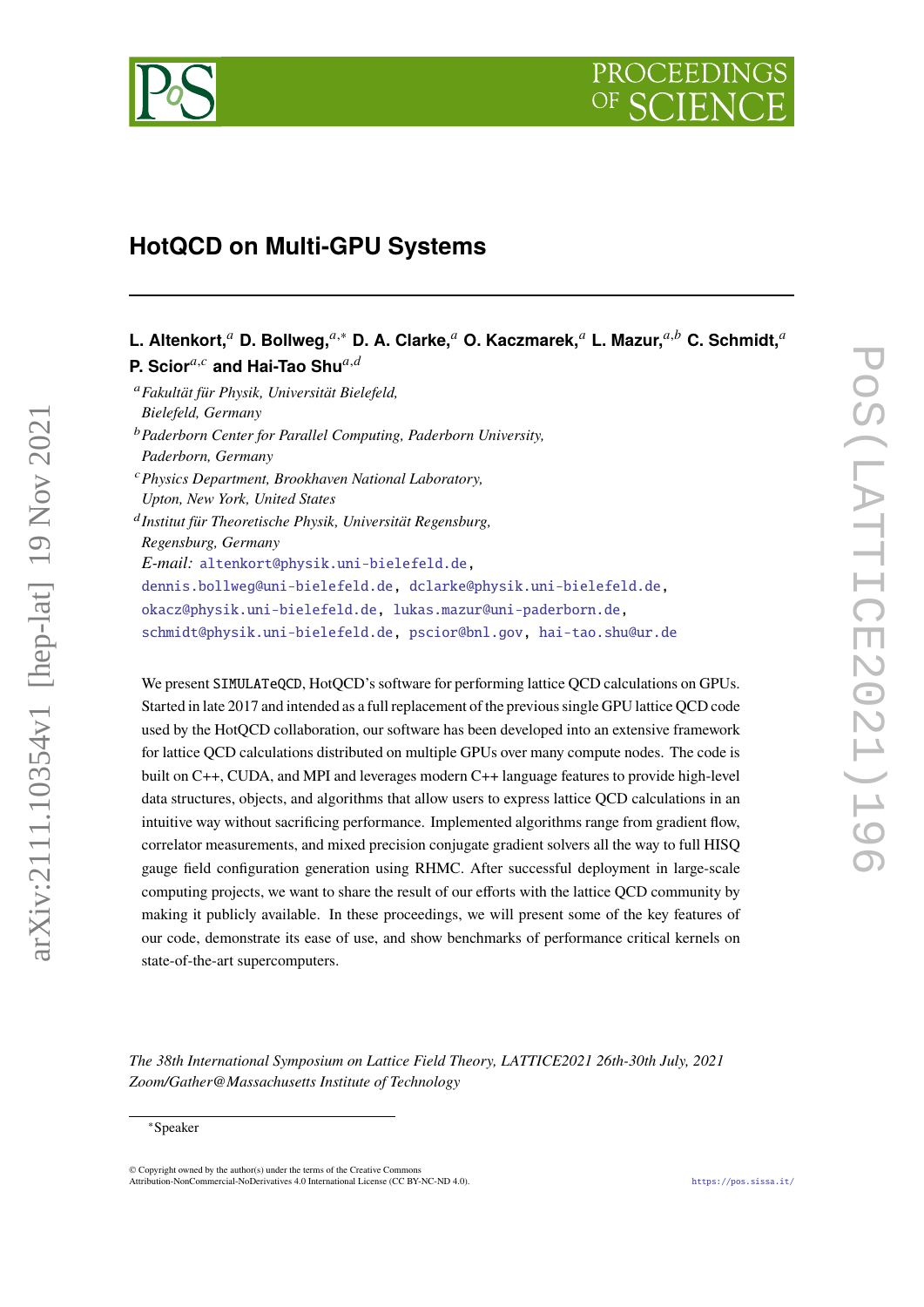### <span id="page-1-1"></span>**1. Introduction**

Understanding the structure of the QCD phase diagram is a rich area of high energy physics research with important phenomenological implications for heavy-ion collisions, early universe physics, and compact stars. Lattice calculations allow us to access regions of the diagram at large temperatures and zero-to-moderate chemical potential. Of special interest is research into the nature of the QCD critical point, and there is much effort nowadays trying to tackle this problem from the perspective of the chiral limit [\[1\]](#page-5-0).

Such investigations demand high-performance, highly parallelized code, as increasing the lattice size, computing higher-order cumulants, and decreasing the light quark mass, especially with an eye toward continuum-limit extrapolations, progressively push the limits of available computational power. Current investigations toward the chiral limit aim at and below light quark masses of  $m_l = m_s/160$  [\[2,](#page-5-1) [3\]](#page-6-0), with computational cost increasing dramatically as  $m_l$  is lowered. This pushes us to develop high-performance GPU code that can efficiently generate configurations with dynamical quarks using the HISQ action [\[4\]](#page-6-1). Studies of two-point functions defined in the Euclidean time direction, such as hadron correlators or the gluonic color-electric correlator, demand lattices with a large time extension and correspondingly even larger spatial extensions, with modern lattices reaching sizes as large as  $144<sup>3</sup> \times 36$  [\[5\]](#page-6-2). These large gauge fields cannot always be accommodated by a single GPU, and hence it is important to be able to split the lattice among multiple GPUs.

The HotQCD collaboration's lattice studies take place within the context of large-scale computing projects on several Top500 systems, including Summit (OLCF), Marconi100 (CINECA), JUWELS (JSC), and Piz Daint (CSCS), in addition to running on Bielefeld's local GPU cluster. Hence it is also important that we have flexible code that can function on different architectures. Looking ahead a bit, it is also important that this code works for different GPU manufacturers; for example Frontier, the successor to Summit, will use AMD cards instead of NVIDIA. This need for flexibility spurs us to write highly modular code so that one can easily expand, adapt, and maintain parts of the code close to the hardware without needing to make any changes to higher-level classes and structures. Along this vein, we would like to leverage features of modern C++ to allow physicists with intermediate C++ knowledge to easily and intuitively carry out lattice calculations.

These are the goals we had in mind when developing our (Si)mple, (Mu)lti-GPU (Lat)ice code for (QCD) calculations, which we stylize as SIMULATeQCD. SIMULATeQCD is the successor to HotQCD's previous single-GPU code, the BielefeldGPUCode.

The increasing availability of multi-GPU systems motivated the Bielefeld lattice group in 2017 to add multi-GPU functionality; this presented an opportunity to develop a modern, future-proof, multi-GPU framework for lattice QCD calculations with completely revised implementations of the basic routines. In these proceedings we wish to share our progress writing this code, discussing its design and structure (Section [2\)](#page-1-0), and showcasing its performance (Section [3\)](#page-4-0).

#### <span id="page-1-0"></span>**2. Design strategy and available modules**

SIMULATeQCD is a multi-GPU, multi-node lattice code written in C++ and utilizing the OOP paradigm and modern C++ features. It was originally written to run on multiple NVIDIA GPUs using CUDA, but it also supports AMD GPUs through HIP. It is also possible to run the code on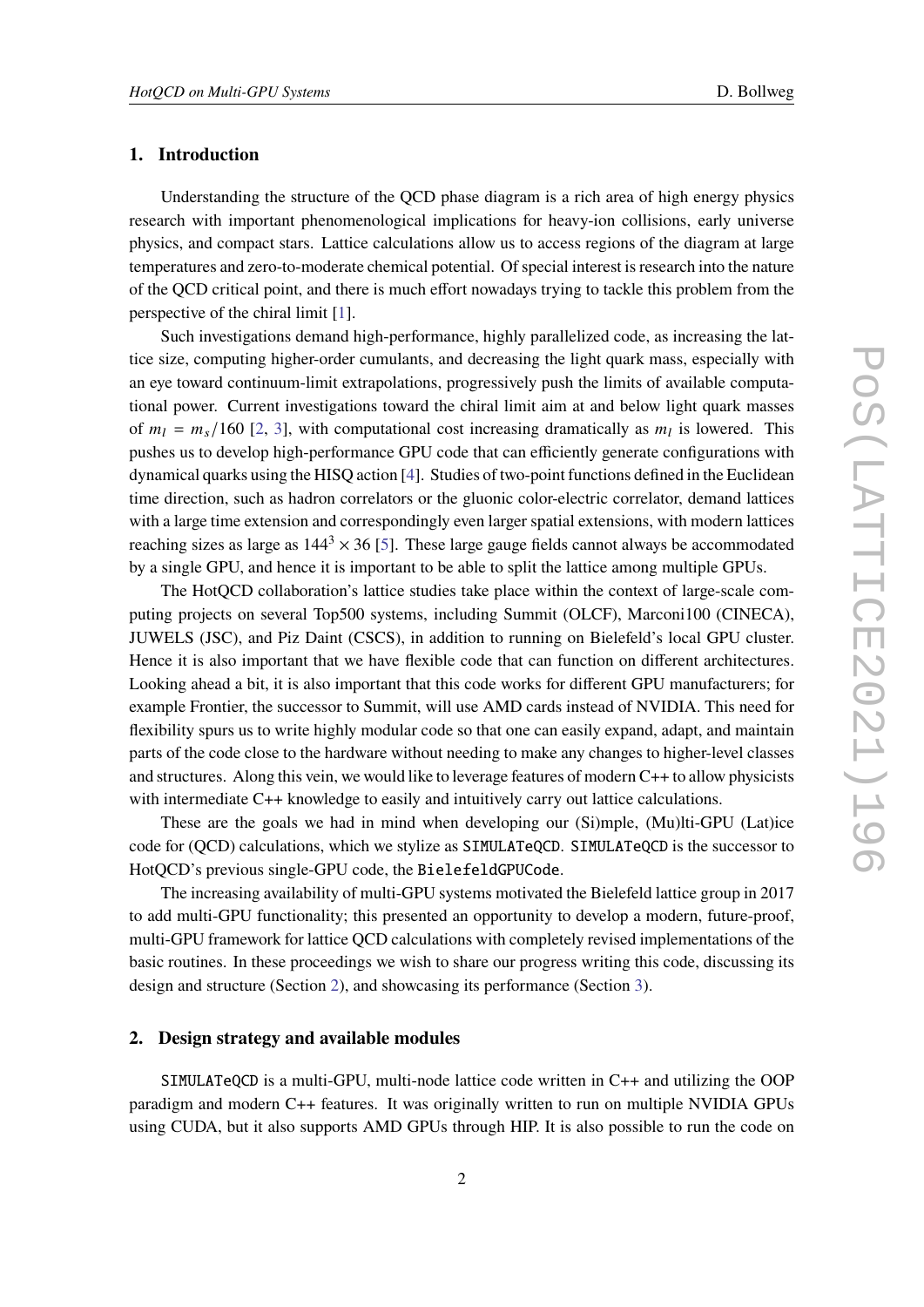<span id="page-2-1"></span>

**Figure 1:** *Left*: Example halo exchange process. Each process holds a sublattice, indicated by the gray square. Copies of sites located near the borders of the sublattices, set off here by lines, are stored in the halos, shown in white. *Right*: Diagram summarizing different possible communication channels for hardware. Images taken from Ref. [\[6\]](#page-6-3).

multiple CPUs. In the following we discuss key ideas guiding the code's design and mention some of the tools already available for state-of-the-art lattice calculations. A more detailed discussion of SIMULATeQCD<sup>[1](#page-2-0)</sup> can be found in Ref. [\[6\]](#page-6-3).

The development of SIMULATeQCD targets calculations of QCD at high temperature and density, particularly in the regimes and limits listed in Section [1.](#page-1-1) With these applications in mind, we designed the code such that it

- 1. is high-performant;
- 2. works efficiently on multiple GPUs and nodes;
- 3. is flexible to changing architecture and hardware;
- 4. is easy to use for lattice practitioners with intermediate C++ knowledge; and
- 5. contains tools needed for calculating observables of interest to hot and dense QCD.

To work with multiple devices, SIMULATeQCD splits a lattice into multiple sublattices, with partitioning possible along any of the four Euclidean space-time directions. Each sublattice is given to a single GPU. In addition to holding a field restricted to that sublattice, which we call the *bulk*, the GPU holds a copy of that field from the borders of the neighboring sublattices – we call these copies the *halo*. A schematic drawing of the exchange of halos between different GPUs is shown in Fig. [1](#page-2-1) (left).

Communication between multiple CPUs and multiple nodes is handled with MPI, which also allows for communication between multiple GPUs. For NVIDIA hardware, communication via CUDA GPUDirect P2P for intra-node and CUDA-aware MPI for inter-node channels is supported. We boost performance by allowing the code to carry out certain computations while communicating, such as copying halo buffers into the bulk, whenever possible.

<span id="page-2-0"></span><sup>&</sup>lt;sup>1</sup>In this reference the code is referred to as the ParallelGPUCode, which was its working title at that time.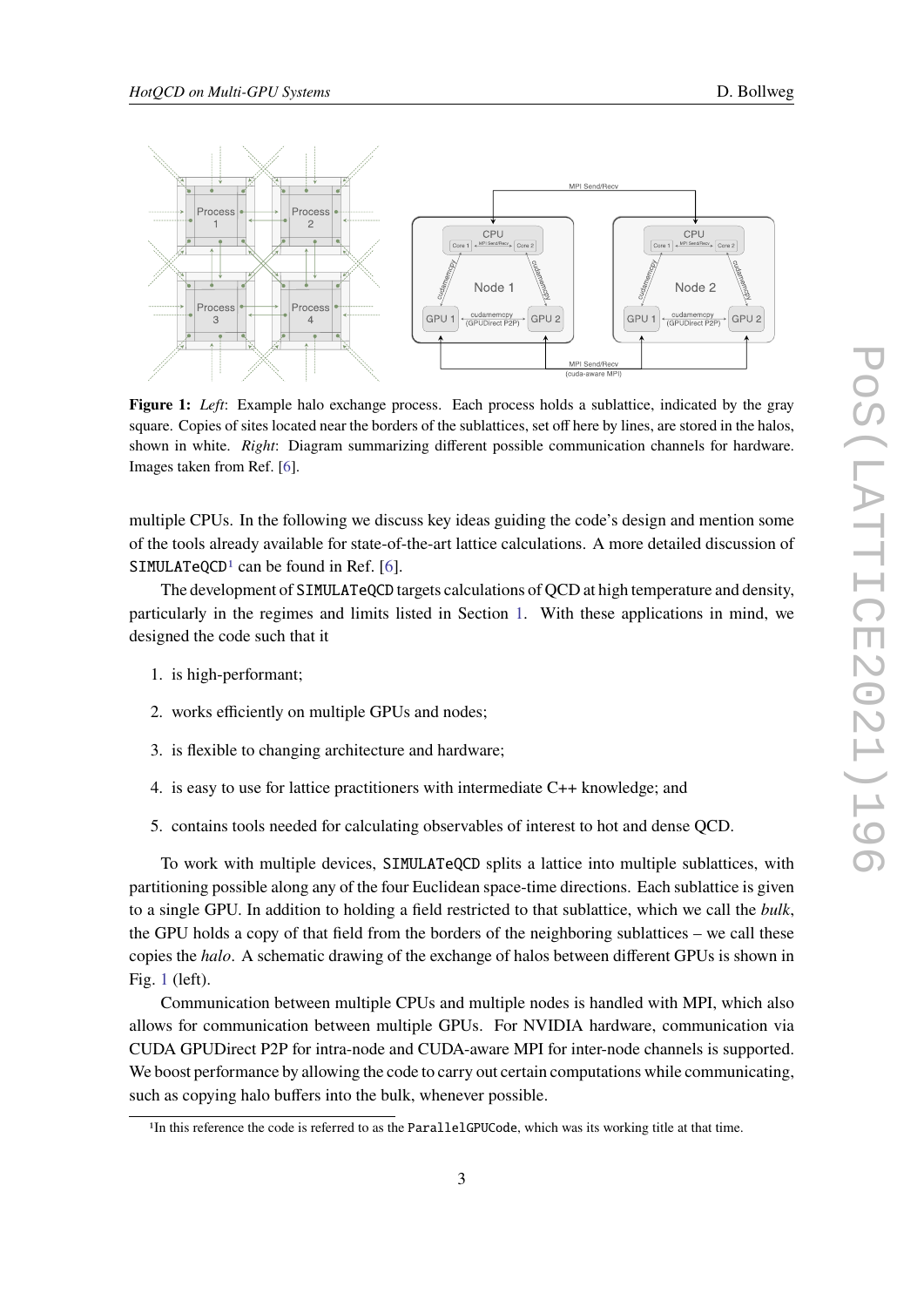```
template < class floatT , bool onDevice , size_t HaloDepth >
struct CalcPlaq {
  gaugeAccessor < floatT > gaugeAccessor ;
  CalcPlaq ( Gaugefield < floatT , onDevice , HaloDepth > & gauge ) : gaugeAccessor ( gauge . getAccessor ()){}
  __device__ __host__ floatT operator ()( gSite site ) {
    floatT result = 0;for (int nu = 1; nu < 4; nu++) {
      for (int mu = 0; mu < nu; mu++) {
        result += tr_d( gaugeAccessor template getLinkPath<All, HaloDepth >(site, mu, nu, Back (mu), Back (nu)));
      }
    }
    return result ;
 }
};
LatticeContainer<true floatT> lattContainer( );
Gaugefield<floatT, true, HaloDepth> gauge(...);
lattContainer . template iterateOverBulk < All , HaloDepth >( CalcPlaq < floatT , HaloDepth >( gauge ))
```
**Listing 1:** Example plaquette kernel implemented as a functor.

This entire process by which splitting the lattice and communicating the halos is carried out is quite technical and would generally make programming operations running over all sites difficult to read, prone to mistakes, and daunting to a newcomer. Therefore we have opted to abstract away indexing and communication using *functor syntax*. Here, an operation that should be performed at, for example, each lattice site is wrapped in the function call operator  $()$  of a struct or class. The functor takes as argument a gSite object, which contains all relevant indexing information about a site such as its coordinates. The functor is then passed to one of a few abstract launch functions that control on which sites the functor should be evaluated. These then create the necessary indexing objects and pass them, together with the functor, to the RunFunctors class, which finally performs the kernel launch. An example functor usage is shown in Listing [1.](#page-3-0) We have tried to make all code in SIMULATeQCD very general and therefore made heavy use of templating. For instance, in Listing [1,](#page-3-0) floatT is the precision, onDevice=true means we use GPUs, HaloDepth determines the size of the halo, and Layout=All means we do not split sites by even/odd parity. We have suppressed the arguments of lattContainer and gauge for simplicity.

All of these lattice splitting, indexing, and communication procedures make up the foundation of our code, together with classes that manage the allocation of dynamic memory, file input/output, logging, and common math operations. Physics and mathematics objects inherit from this backend and heavily utilize the functor syntax. At the highest organizational level are the modules, which are constructed from these physics and mathematics objects. At this highest level, we strive to write code that closely and obviously mimics mathematical formulas or short, descriptive English sentences. An overview of our code's organizational scheme is depicted in Fig. [2.](#page-4-1) Adopting functor syntax and encapsulating our code according to this scheme has already paid dividends. For example, while SIMULATeQCD was originally written for CUDA, porting our code to use HIP was accomplished by changing only few lines in the backend code, and we find almost no performance difference between the HIP and CUDA backends for NVIDIA GPUs.

Modules include, but are not limited to, Wilson and Zeuthen flows [\[7,](#page-6-4) [8\]](#page-6-5); heat bath [\[9,](#page-6-6) [10\]](#page-6-7) and over-relaxation [\[11,](#page-6-8) [12\]](#page-6-9) updates for generating pure SU(3) configurations; an RHMC [\[13\]](#page-6-10) for  $N_f = 2 + 1$  HISQ fermions; gauge fixing via over-relaxation [\[14\]](#page-6-11); sublattice updates [\[15,](#page-6-12) [16\]](#page-6-13); and 3D and 4D all-to-all correlations for arbitrary functions of arbitrary operators. To carry out matrix inversion we use the conjugate gradient (CG) methods, for which we have multiple right-hand side (multi-RHS), multiple shift, and mixed precision implementations to improve performance.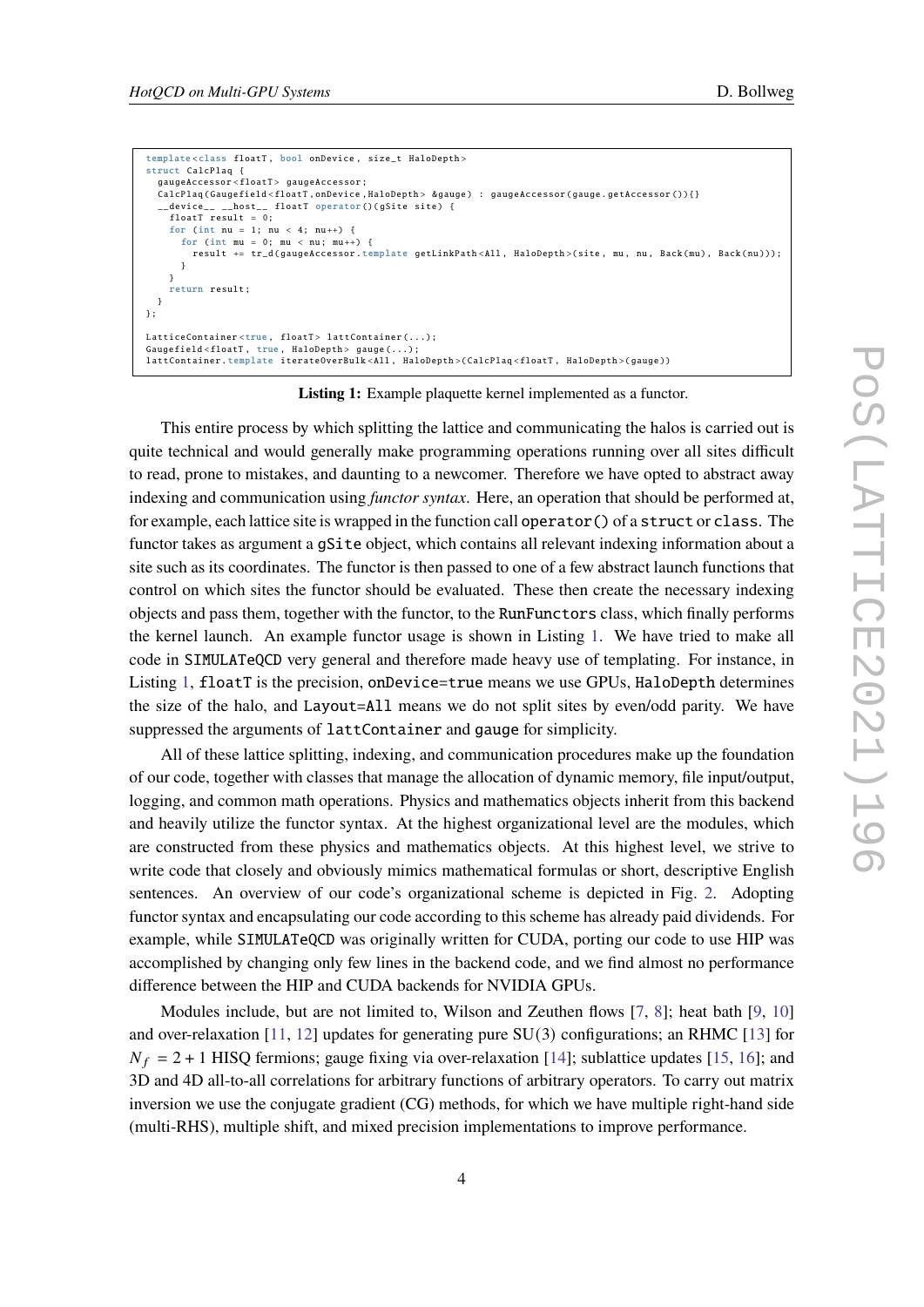

<span id="page-4-1"></span>

**Figure 2:** Diagram illustrating the code's organizational hierarchy.

#### <span id="page-4-0"></span>**3. Performance**

When generating HISQ configurations for typical parameters, about 60% of our RHMC run time is spent inverting the Dirac matrix via CG, and in it, applying the  $\vec{p}$  operator to a vector is the most performance-critical kernel. Hence this and related kernels are good candidates for benchmarking. The kernel's performance is limited by the available memory bandwidth, but its arithmetic intensity can be increased by applying the gauge field to multiple RHS simultaneously. Furthermore, it benefits from gauge field compression. Only a subset of the link matrix entries are stored in memory, and the missing entries are recomputed from the stored ones based on the symmetries, either  $SU(3)$  $SU(3)$  $SU(3)$  or  $U(3)$ , of the link matrix. Figure 3 (top) shows how the performance of the multi-RHS  $\vec{p}$  computed in single precision on a single JUWELS Booster node scales with number of RHS and GPUs. We achieve up to 1.36TB/s memory throughput and up to 19 TFLOP/s on one node. We also examine the speedup of the full RHMC algorithm on a single Booster node in Fig. [3](#page-5-2) (left) and compare it to the scaling of  $\vec{p}$ . The scaling across a small number of nodes is also shown in Fig. [3](#page-5-2) (right).

#### **4. Conclusion and outlook**

We have presented SIMULATeQCD, our multi-GPU, multi-node, high-performance lattice code written in C++. Dynamical quarks are currently supported through the HISQ discretization, although other fermion discretizations can be implemented. We have adopted functor syntax, made heavy use of templating, and organized our classes so that the code is easily adaptable to new APIs, and so that lattice practitioners can easily write physics code without needing a thorough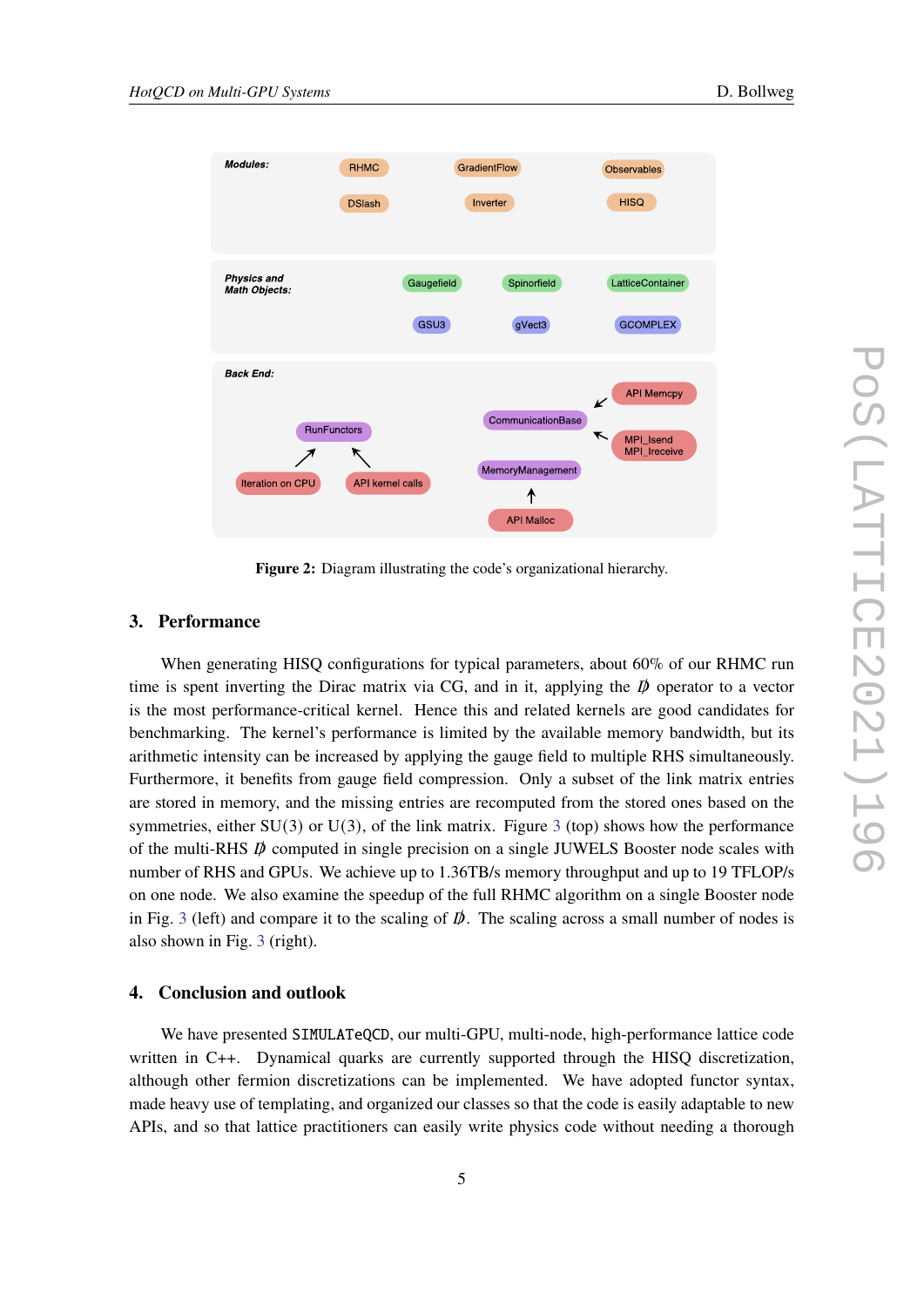<span id="page-5-2"></span>

**Figure 3:** *Top*: Scaling of multi-RHS  $\bar{D}$  with number of RHS for various numbers of GPUs on a single JUWELS Booster node. *Left*: Scaling of /, and RHMC with number of GPUS on a single JUWELS Booster node. *Right*: Scaling of RHMC with multiple nodes with 4 A100 GPUs each.

understanding of GPU parallelization. On multiple modern clusters, we find that its performance scales quite well with increasing number of GPUs on a single node. An open source release is forthcoming; it will be available in the near future in the repository linked in Ref. [\[17\]](#page-6-14).

## **Acknowledgements**

This work was supported by the Deutsche Forschungsgemeinschaft (DFG, German Research Foundation) Proj. No. 315477589-TRR 211. This work was partly performed in the framework of the PUNCH4NFDI consortium supported by DFG fund "NFDI 39/1", Germany. The benchmarks in this work were performed on JUWELS Booster and the GPU cluster at Bielefeld University. We thank the Bielefeld HPC.NRW team for their support.

#### **References**

- <span id="page-5-0"></span>[1] F. Karsch, *Critical behavior and net-charge fluctuations from lattice QCD*, *[PoS\(CORFU2018\)](https://doi.org/10.22323/1.347.0163)* (2019) 163 [[1905.03936](https://arxiv.org/abs/1905.03936)].
- <span id="page-5-1"></span>[2] H.-T. Ding et al. [HotQCD collaboration], *Chiral phase transition temperature in (2+1)-flavor QCD*, *[Phys. Rev. Lett.](https://doi.org/10.1103/PhysRevLett.123.062002)* **123** (2019) 062002 [[1903.04801](https://arxiv.org/abs/1903.04801)].